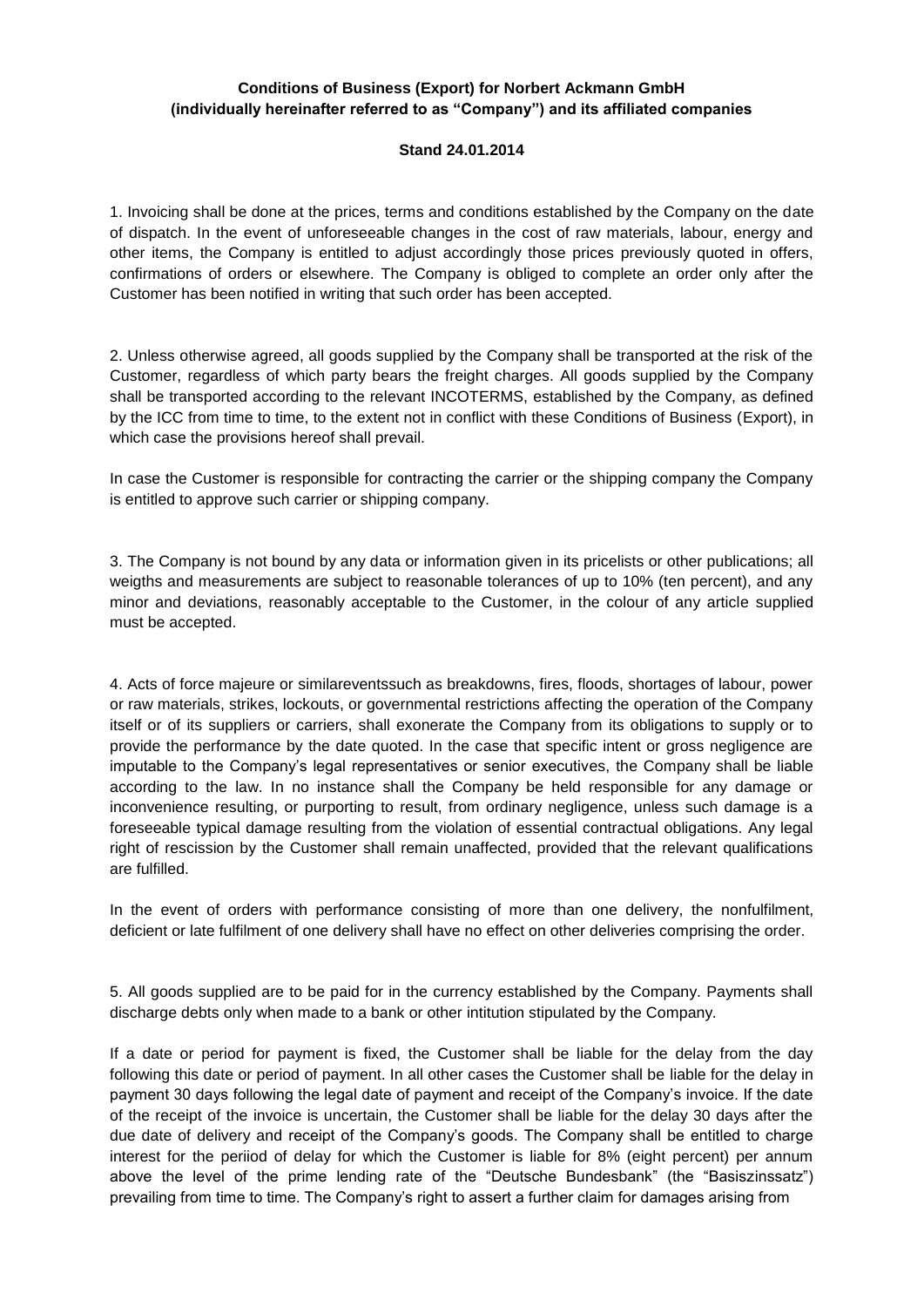default shall not be limited by this regulation. The Customer shall only be entitled to set off or withhold payments only if agreed to by the Company or if such counterclaim is undisputed or declared final and binding by a court without possibility for appeal. The Customer is entitled to other counterclaims, especially the defence of non-performance of the contract. Deductions that have not been expressly agreed upon shall not be recognized.

Payment shall be made by cheque or by electronic wire transfer to the Company's account on the invoice. Cash discounts, bonuses or other allowances shall be granted only when all financial obligations arising out of previous deliveries have been met, and/or the invoiced sum has been paid in cash to the Company or has been credited to the Company's account by the due dates. The presentation of bills of exchange shall thus not entitle the Customer to cash discount. In the case of cashless payment, in particular by cheque, the date on which the sum is credited to the Company is decisive in all cases. The Customer shall bear the risk arising out of the form of payment.

Bills of exchange and cheques, whose acceptance can be agreed upon, shall be credited only upon due receipt of the full amount. The Company's claim expires only when the full due amount has been irrevocably received for the Company's free disposal. Costs and discount fees shall be debited to the Customer. The Company gives no guarantee for the corect presentation and for the protesting of bills. Any protest entered against promissory notes issued by the Customer or any delay in the repayment of such disputed bills of exchange issued by third parties shall entitle the Company to return all bills receivable; all the Company's claims shall then fall due immediately.

The Company reserves the right to revoke at any time any credit granted, even in the form of time granted for payment. The Company shall also be entitled to demand at any time adequate security to be determined by the Company. If such security is not provided at the request of the Company, the Company's claims shall fall due immediately.

The Company shall not pay interest on advance payments, payments on account or other credit balances.

6. The Company shall retain the legal title to and the copyright on estimates, drafts, drawings and other documents; such documents shall be made accessible to third parties only with the prior consent of the Company.

In the event of the Company having supplied objects in accordance with drawings, models, samples or other sources provided by the Customer, the latter shall guarantee that patent rights held by third parties are not infringed. If the Company is prohibited by third parties, with reference to patent rights, from manufacturing and supplying such objects in particular, the Company is entitled to suspend any further activity to this extent and to demand compensation or to be released from all claims by third parties arising from this.

The Customer shall be held lilable under this section 6 where the infringement of third party patent rights becomes apparent within three years as from the date when the Customer was aware, or could reasonably be unaware of the infringement.

The Company reserves the right to charge for prototype parts and for tools required for the production of such parts (moulds, mandrels, dies etc.). Tools required for series production are charged pro rata by the Company. All tools remain in all events the property of the Company.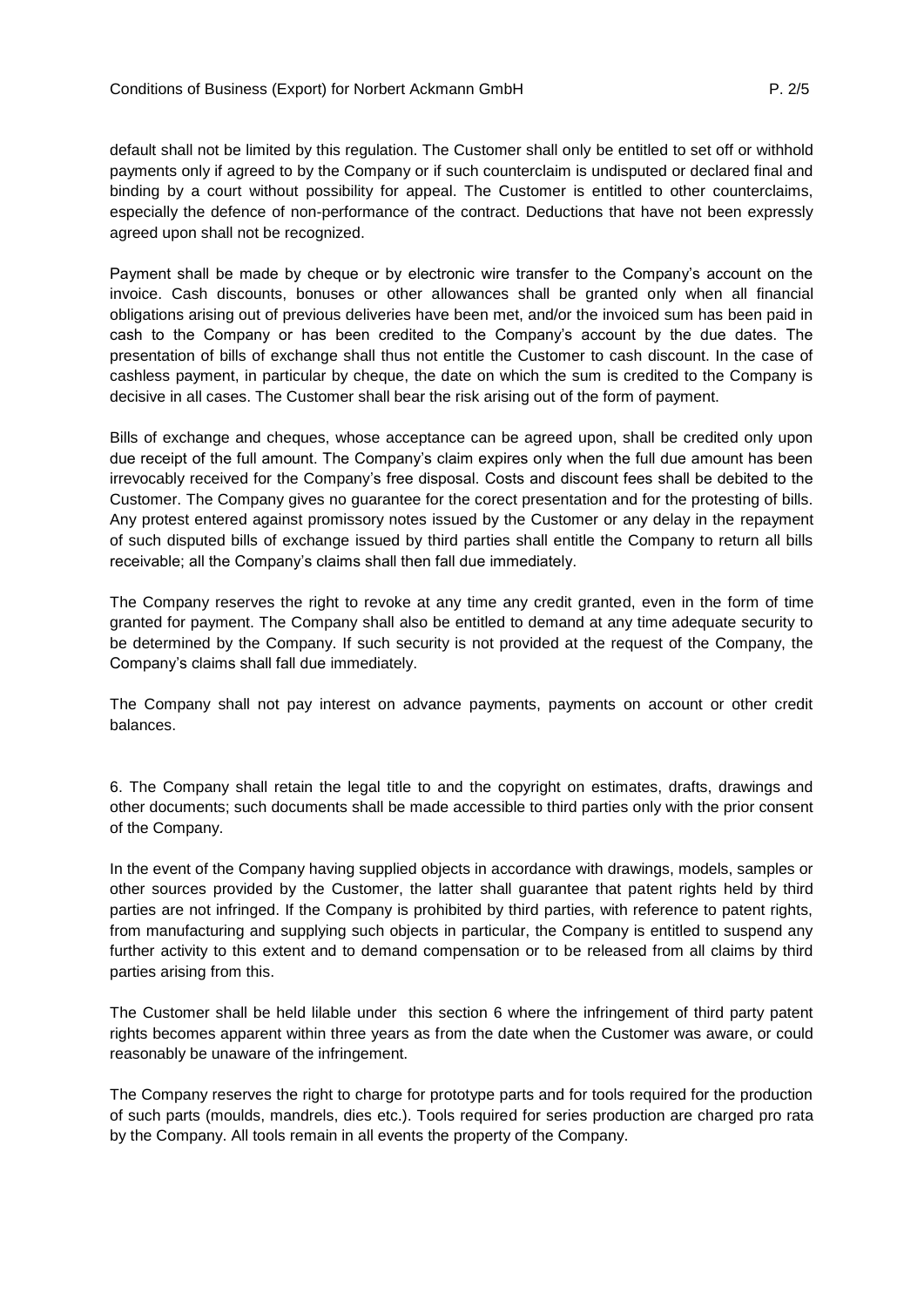7. The Company shall retain the title to goods supplied to the Customer until such time as all claims against the Customer, including conditional claims arising out of business with the Company, shall have been settled and the sum paid by bills of exchange and cheques accepted for this purpose shall have been credited to the Company for its free disposal. The foregoing shall apply to future claims, as well.

In the event of processing or conversion, combination or incorporation of the Company's goods with other goods not belonging to the Company, the Company shall acquire joint ownership of the new resultant product proportional to the ratio of the value of the Company's goods to that of the other goods used by the Customer at the time of processing or conversion, combination or incorporatin. The new resultant shall remain in the custody of the Customer, who, limited respect, shall act on the Company's behalf.

Cliams on the part of the Customer arising out of the resale of such product shall be forthwith assigned to the Company to the extent of the selling price thereof, to serve as security for the Company for claims referred to in paragraph 1 of this section 7. If so requested by the Company, the Customer shall advise its debtors of the assignment and provide the Company with all relevant information.

During such time as the Company retains title to the goods supplied, the Customer shall be entitled to resell the goods or the products derived therefrom only in the normal course of business and to collect the assigned claims until this right of the Customers is withdrawn by the Company. Financial difficulties being encountered or a considerable deterioration in the financial circumstances of the Customer shall entitle the Company to suspend all deliveries immediately. At the same time the Company's authorisation to resell the property and to collect claims assigned to the Company shall expire. If the Customer fails to meet its obligations arising from the property reservation or otherwise defaults, the Company shall be entitled to reclaim its goods under property reservation from the Customer. Upon request of the Customer, the Company undertakes to release securities, at its own option, to the extent that the value of existing securities exceeds by a total of 10% (ten percent) that of the claims to be secured.

In the event of the retention of title not being valid in the above-stated form according to the legal provisions of the country to which goods are delivered, then upon request the Customer shall assist the Company in establishing a comparable security in an amount and in a form acceptable to the Company.

8. The Company shall be liable to the Customer for any lack of conformity with the particular contract regarding its goods and services with the following provisions:

As far as the Company is liable for any such lack of conformity, the Customer shall be entitled to have the goods brought into conformity free of charge by repair or replacement as the Company thinks fit. In the event of repairs or replacements proving a failure, the Customer shall be entitled to make an proportioned deduction from the payment due or to rescind the contract; claims for damages instead of performance shall not be affected theteby. For any further claims the Company shall be liable according to the law, in the event that specific intent or gross negligence is imputable to the Company'S legal representatives or senior executives. In no instance shall the Company be held responsible for any damage or inconvenience resulting from ordinary negligence, unless such damage is a foreseeable typical damage from the violation of essential contractual obligations, Any legal right of recession by the Customer shall remain unaffected, provided that the relevant qualifications are fulfilled.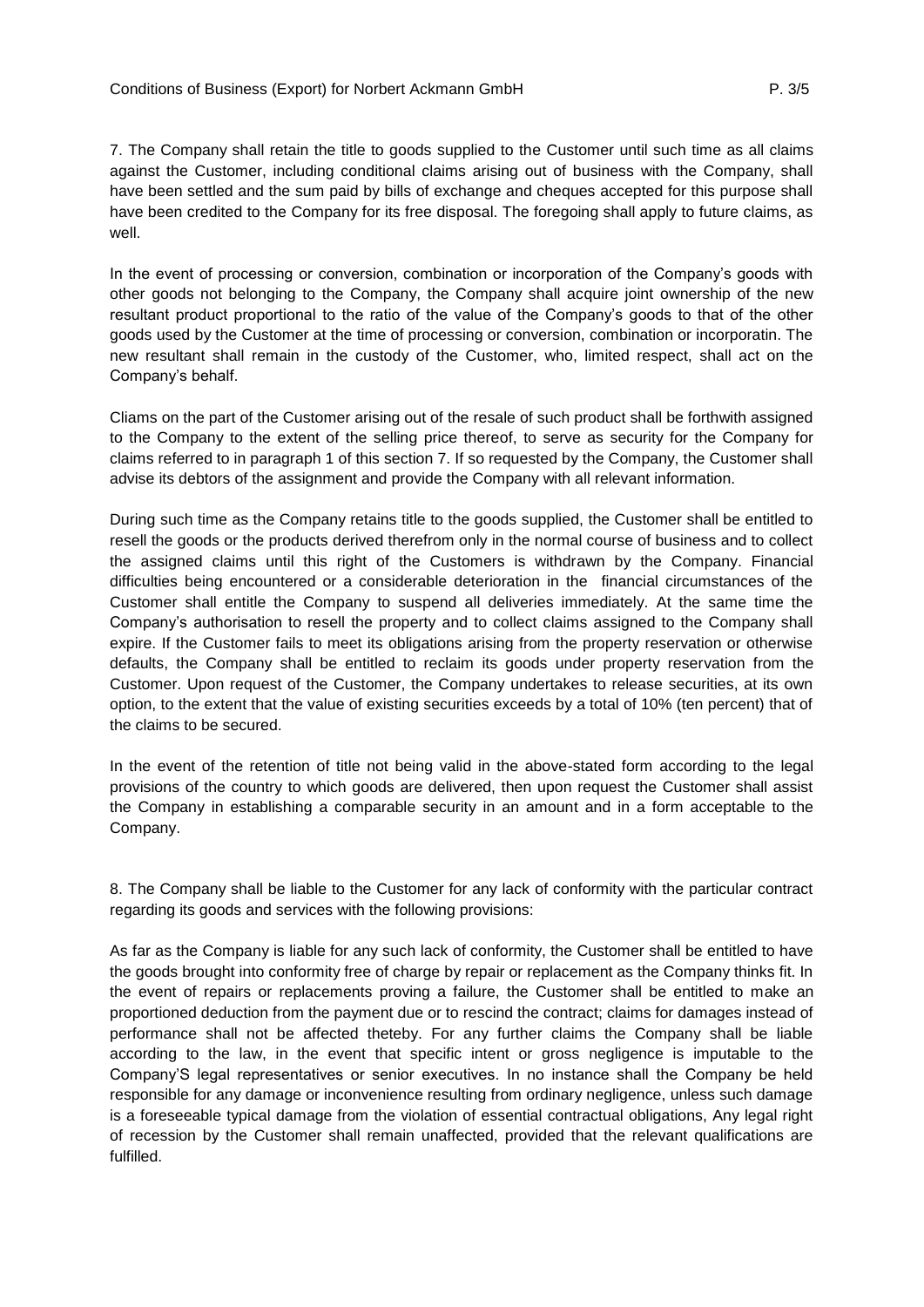Statements made by the Company relation to the delivery and performance of the goods, and on the applications of the goods themselves (e.g. dimensions, weight, hardness, service values) represent only descriptions or designations and not guaranteed properties; they are to be regarded as only approximate and are subject to the variations customary in the industry, unless otherwise agreed. Deviations from samples or from previous deliveries shall be avoided as far as technically feasible. The Company reserves the right to make modifications that the Customer can reasonably be expected to accept, in particular if such modifications assist technical progess and insofar as the object in question is not substantially changed.

The Company accepts no liability for defects arising from natural wear and tear or from damage due to inexpert handling by other than the Company's own employees, in particular due to warehousing, or if the defect becomes manifest when the goods are used in a way, other than that especially agreed in writing.

The Company shall not be liable for any lack of conformity with the particular contract with regard to goods supplied by the Company that are agreed as beeing not new.

The Company's deliveries and performances shall be subject to the Customer's statutory obligations relating to inspections and complaints and to the statutory limitation periods on liability claims. The Customers shall return rejected goods to the Company carriage paid at the Company's request; if the complaints proves in such case to be justified, the costs of the cheapest means of reshipment may be charged to the Company.

9. In accordance with long-standing custom in this branch of industry, no claims on the part of the Customer for damages of any kind whatsoever and under any title whatever, including cliams arising out of a lack of conformity with the particular contract or tort, may be brought against the Company, its legal reprensentatives, servants and employees, unless specific intent or gross negligence are imputable to its legal representatives or senior executives, in which case the Company shall be liable according to the law, In no instance may the Company be held responsible for any damages or loss resulting from ordinary negligence on the part of the Company, its legal representatives, servants and employees, unless such damage is a foreseeable typical damage resulting from the infringement of essential contractual obligations. This liability provision shall also apply to advice given orally or in writing by the Company; the Customer shall in particular not be released from its obligation to check the suitability of goods for the intended application itself. The foregoing limitation of liability shall not apply to claims under the German Product Liability Act as well as to cliams for loss of life, physical injury and personal injury.

10. The place of execution hereof and place of jurisdiction in respect of all claims arising out of commercial relatons with the Company as well as the origin and effectiveness of such agreements or relations shall be Hannover, Germany. However, the Company reserves the right to have recourse to litigation at the domicile of the Customer. These Conditions of Business shall be governed by and construed in accordance with the laws of the Federal Republic of Germany, to the execlusion of the uniform law on Contracts of Sale (the United Nations' Convention on Contracts for the International Sale of Goods dated April 11, 1980). The invalidity of any provision herein contained shall not affect the validity of the remaining provisions.

The foregoing conditions of business, on which all offers and agreements are based, shall be regarded as having been accepted by the Customer through his placing an order with the Company or by taking delivery of goods supplied. Conditions other than the foregoing are inapplicable even if the Company does not expressly lodge an objection to them. No such conditions will be applicable unless the Company gives its prior consent in writing in each instance.